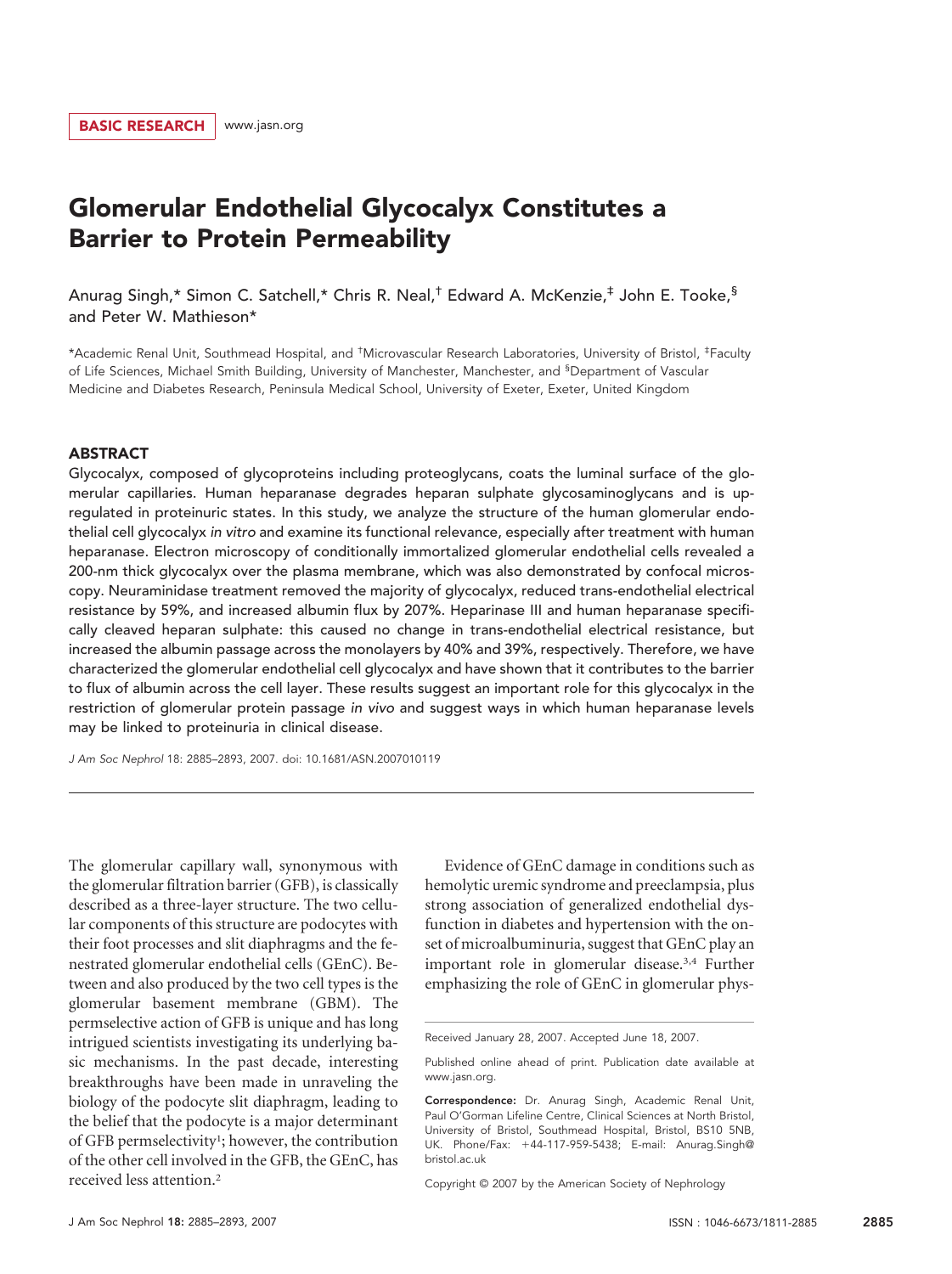iology, we and others have shown that GEnC–podocyte communication *via* soluble mediators (including vascular endothelial growth factor [VEGF] and angiopoietin-1) is vital to maintaining the functioning of the GFB.<sup>5–7</sup>

The characteristic fenestrated phenotype of GEnC, along with increasing evidence of heterogeneity in endothelial behavior derived from different species and organs, indicates that it is vital to conduct these experiments in human GEnC.8,9 Historically, GEnC have been difficult to study in culture because of their poor replicative potential leading to early senescence, in addition to nonavailability of representative GEnC lines. We have addressed this problem successfully by generating a conditionally immortalized (Ci) human GEnC line the behavior of which is comparable with primary culture GEnC, including the expression of fenestrations.10

The luminal aspect of all endothelia is covered by a meshlike hydrated structure known as glycocalyx, which comprises glycoproteins and, in particular, a special class of heavily glycosylated glycoproteins, proteoglycans (PG). Although glycocalyx is not visible on standard electron microscopy (EM), modification of the EM technique, for example by staining with cationic probes before fixation, overcomes this problem.11,12 Reports of the thickness of the glycocalyx have varied between 50 and 300 nm, although these may be underestimations as a result of the dehydrating effect of EM fixation and processing. New innovative tools such as quantitative intravital microscopy have provided indirect evidence for a much thicker layer in the systemic microvasculature measuring up to 500 nm and known as endothelial surface layer.13 In addition to the glycocalyx that is physically attached to the endothelial surface, endothelial surface layer includes a dynamic component made of adsorbed plasma proteins. In nonrenal microvascular beds, it is evident that thick glycocalyx has a significant impact on hemodynamics, oxygen transport, coagulation, inflammation,<sup>14-18</sup> and above all vascular permeability possessing both size and charge exclusion properties.19

With very few reports describing the relevance of glomerular endothelial glycocalyx in historical literature,<sup>20</sup> its role in glomerular microcirculation is yet to be elucidated. Until recently, the fenestrae of the GEnC, a requirement to support the high hydraulic conductivity across the GFB, were considered to be empty; however, scanning EM studies using sophisticated techniques to preserve glycocalyx structure have revealed that the GEnC glycocalyx measures up to 300 nm and covers both the fenestral and the interfenestral domains.21 Such landmark studies confirm, first, that GEnC, like other microvascular endothelia, are covered with a thick coat of glycocalyx and, second, that the GEnC fenestrations are not empty but contain glycocalyx, which may contribute to the barrier to protein passage.

PG are an important constituent of the glycocalyx and have two components: A core protein and covalently bound glycosaminoglycan (GAG) side chains. Heparan sulfate (HS) PG, named after the attached HS GAG side chains, are the most abundant PG in the glycocalyx and are known to be produced by GEnC.22 The contribution of HS GAG to the GFB has been studied in animal models, in which its enzymatic removal leads to increased permeability to macromolecules<sup>23</sup>; however, because of the presence of HS GAG in both the GBM and glycocalyx,<sup>24</sup> it is difficult to conclude from these *in vivo* studies whether the highly charge-selective restrictive properties of HS GAG are due to its presence in glycocalyx or GBM, most of which is produced by podocytes. Previous studies that have attributed this increase in macromolecular permeability to the loss of HS GAG from the GBM have not considered the possibility of a role for the GEnC glycocalyx.25

Human heparanase (HPSE-1) is an endo- $\beta$ -d-glucuronidase that degrades HS GAG and is associated with extracellular matrix turnover and angiogenesis.26,27 Overexpression of HPSE-1 in transgenic mice leads to early proteinuria and renal failure.28 More recently, HPSE-1 expression was shown to be upregulated in a number of animal models of renal disease (passive Heymann nephritis,<sup>29</sup> puromycin aminonucleoside nephrosis,<sup>30</sup> and anti-GBM nephritis<sup>31</sup>) and in glomerular podocytes cultured in high glucose milieu.32 In addition, increased HPSE-1 activity has been shown in urine from patients with early diabetes<sup>33</sup> (and microalbuminuria) and also in nondiabetic nephrotic syndrome.34 This evidence suggests the involvement of HPSE-1 in diabetic and nondiabetic proteinuric renal disease.

We have now characterized the GEnC glycocalyx in detail and studied its contribution to the permeability properties of a GEnC monolayer using sophisticated *in vitro* culture systems. We have developed and tested the hypothesis that HPSE-1 can contribute to proteinuria through degradation of the GEnC glycocalyx.

# RESULTS

#### Transmission EM

Transmission EM (TEM) demonstrated the presence of a 200 nm-thick layer coating the surface of the CiGEnC (Figure 1). This layer was enhanced by a cationic dye Alcian blue, hence suggestive of its anionic nature, and was taken to represent the CiGEnC glycocalyx.

#### Expression of Glycocalyx by Lectin Binding

Wheat germ agglutinin (WGA)-FITC binding demonstrated abundance of sugar residues on CiGEnC representing expression of heavily glycosylated glycoproteins present in glycocalyx compared with secondary only control (Figure 2, A and B). Further imaging of CiGEnC at higher magnification and using multicolor fluorescence labeling for actin and nucleus along with glycocalyx by WGA-FITC confirmed the cell surface distribution of glycocalyx expressed by these cells (Figure 2, C and D).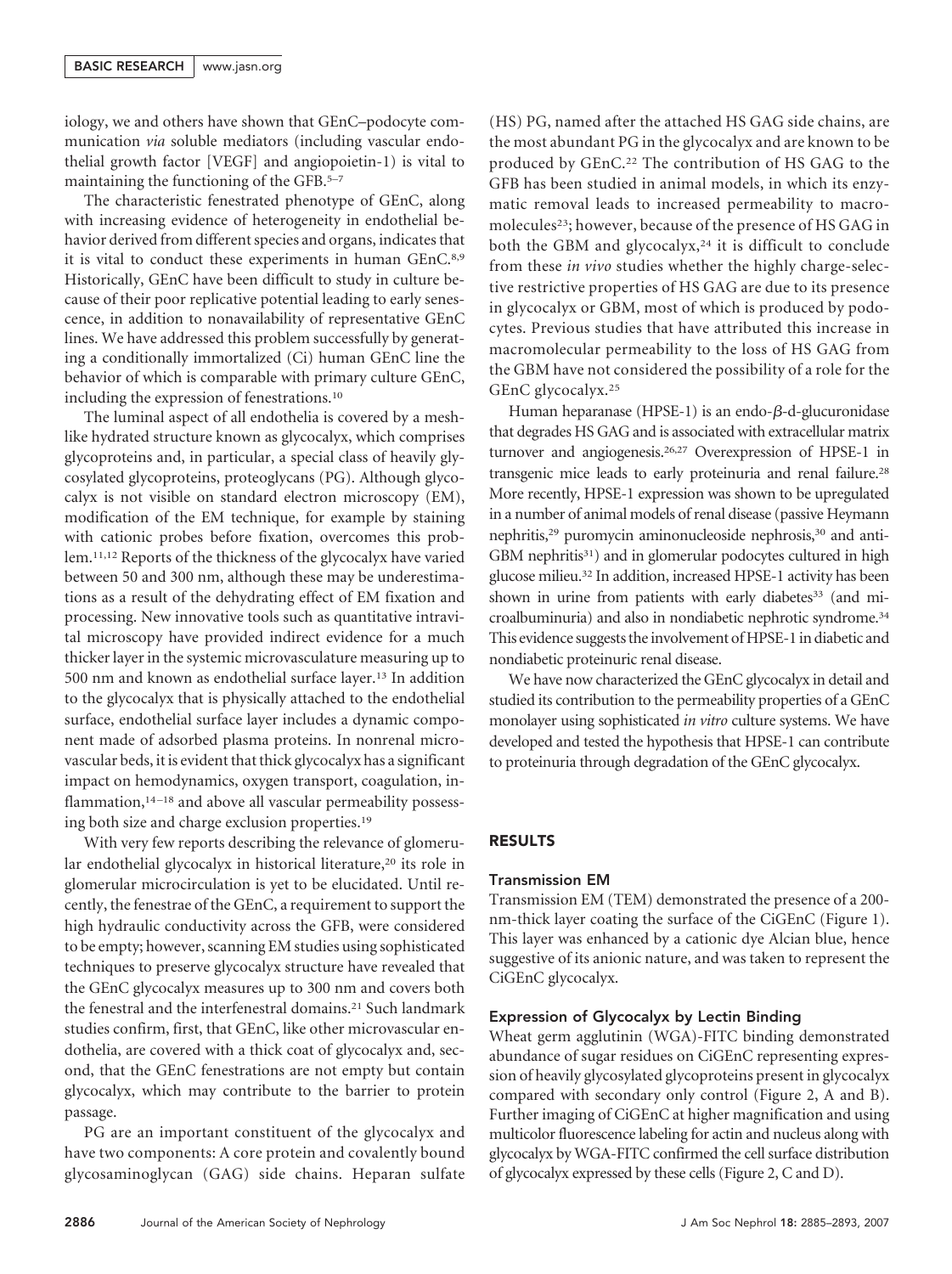

Figure 1. Transmission electron micrograph showing the presence of glycocalyx covering the CiGEnC measuring up to 200 nm. The glycocalyx is enhanced by Alcian blue staining before fixation.

# Expression of PG Core Proteins

Western blotting for PG core proteins using lysates from CiGEnC demonstrated protein bands at molecular weights corresponding to syndecan-1, syndecan-4, glypican-1, versican, and perlecan. Comparisons between primary GEnC and nonproliferating CiGEnC (cultured at 37°C) showed similar levels of expression confirming the similarity of these cells to primary culture GEnC (Figure 3, lanes 1 and 3); however, proliferating CiGEnC (cultured at 33°C, Figure 3, lane 2) seemed to have reduced expression of glypican-1 and versican compared with other cells.

# Structural Effects of Enzyme Treatments on GEnC Monolayers

Neuraminidase was the most potent enzyme at removing the



Figure 2. Fluorescence (A and B) and confocal laser scanning microscopy images (C and D) of CiGEnC. (A) Labeling of glycocalyx with WGA-FITC lectin (green). (B) Control (FITC alone) demonstrating nuclear staining with 4,6-diamidino-2-phenylindole (blue). (C and D) Images from three-dimensional reconstruction of *z* axis frames after multicolor labeling with WGA-FITC lectin (green), actin cytoskeleton (red), and nuclei (blue) demonstrating the cell surface distribution of glycocalyx.



Figure 3. Western blotting analyses of protein extracted from primary culture GEnC (lane 1), proliferating CiGEnC at 33°C (lane 2), and nonproliferating CiGEnC after 7 d at 37°C (lane 3) demonstrating the expression of PG core proteins syndecan-1 and -4, glypican-1, perlecan, and versican. Images were derived from identical gels with each lane loaded with 20  $\mu$ g of protein samples. Actin bands confirm the loading of comparable amounts of protein. Numbers indicate expected molecular weight of bands and correspond with molecular weights of marker proteins (data not shown).

sugar residues of glycocalyx demonstrated by marked reduction in WGA-FITC binding compared with untreated controls (Figure 4, A and B). Despite the effects on lectin binding, neuraminidase treatment had no effect on the morphology of CiGEnC monolayers as judged by phase contrast microscopy (Figure 4C). The loss of WGA-FITC binding was quantified by cell-based fluorescence (CBF) assay, showing a dosage-dependent effect of neuraminidase, independent of the control, actin (Figure 5). Expression (Figure 6) and distribution (Figure 6, A and C) of the intercellular adhesion molecule VE-cadherin was preserved after treatment of CiGEnC by neuraminidase (Figure 6, A and B).

CiGEnC also expressed HS GAG chains in abundance, exhibiting a mesh-like pattern on the cell surface compared with the control (Figure 7). Both Heparinase III and HPSE-1 treatments efficiently removed HS GAG from CiGEnC monolayers demonstrated by reduction in binding of anti-HS antibody (Figure 7) compared with control, further quantified using CBF assay (Figure 8). Again, removal of HS GAG by these enzymes did not seem to affect the cellular morphology or expression of VE-cadherin (Figure 7).



Figure 4. (A and B) Fluorescence microscopy demonstrating binding of WGA-FITC on CiGEnC monolayers. (A) Control. (B) After treatment with neuraminidase (1 U/ml for 60 min). (C) Phase contrast microscopy showing preserved CiGEnC monolayer after neuraminidase treatment. Magnification,  $\times$ 200.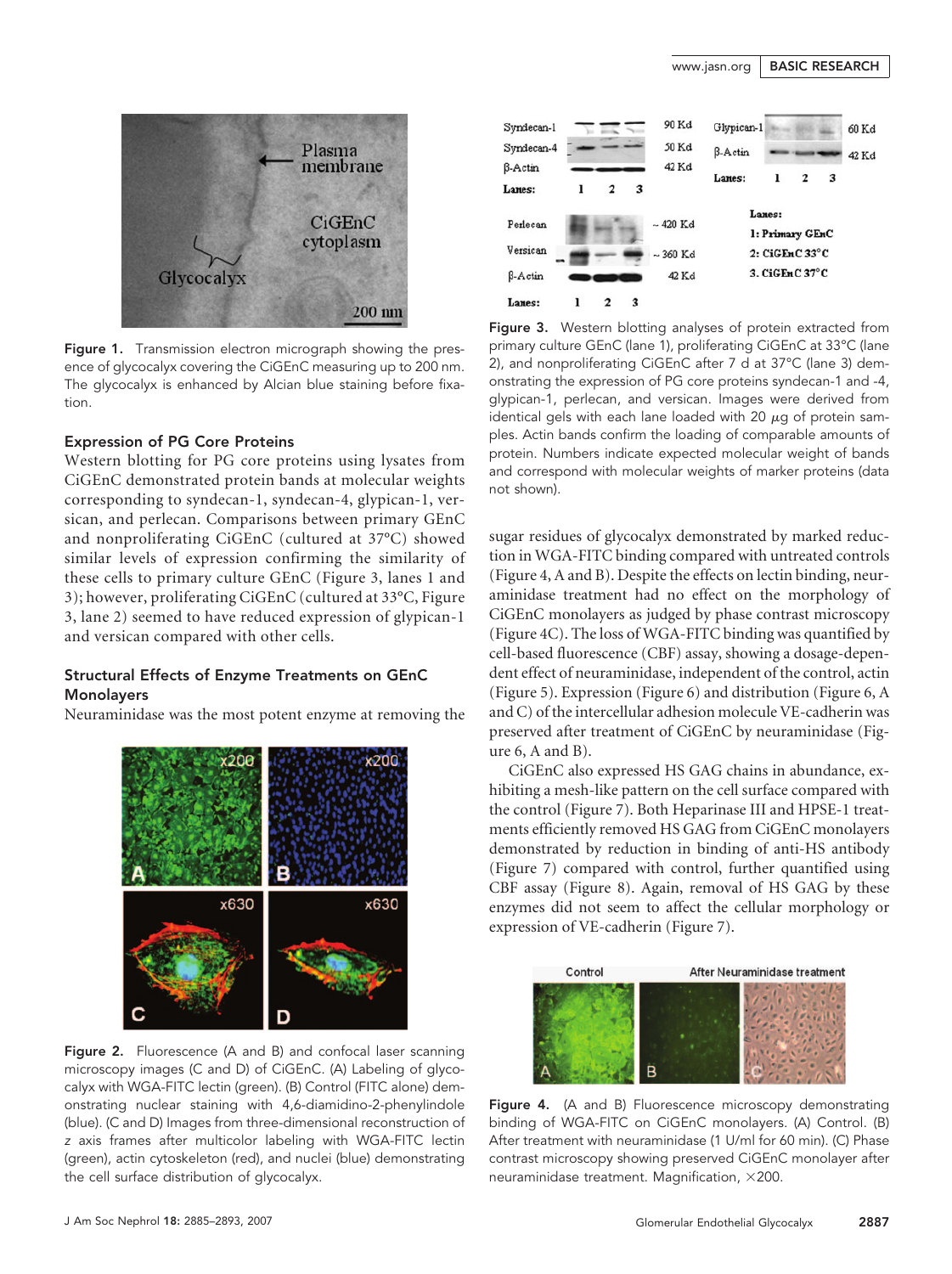

Figure 5. Chart showing effect of neuraminidase treatment on WGA-FITC binding to CiGEnC by a CBF assay. The *y* axis represents a ratio of fluorescence emission by WGA-FITC to control actin-FITC after treatment with various concentrations of neuraminidase shown at the *x* axis. Neuraminidase dosage-dependently reduces WGA-FITC binding. Bars show mean values  $\pm$ SEM;  $n = 15$ ;  $P < 0.0001$  by ANOVA.



Figure 6. (A through C) Immunofluorescence microscopy showing co-labeling of CiGEnC monolayers with actin (red) and endothelial junctional protein VE-cadherin (green) in control monolayers (A) and after treatment with neuraminidase (60 min; B and C). (C) The junctional morphology assessed by expression and distribution of VEcadherin is not affected by neuraminidase treatment. (D) Western blotting analyses of protein extracted from CiGEnC after treatment with neuraminidase. Control lysates were treated with vehicle alone. Each lane was loaded with 20  $\mu$ g of the same protein samples. Actin bands confirm the loading of comparable amounts of protein. Numbers indicate expected molecular weight of bands and correspond with molecular weights of marker proteins (data not shown). Maintenance of VE-cadherin expression levels in neuraminidase-treated cells demonstrated by Western blotting compliments immunofluorescence findings. Magnifications:  $\times$ 200 in A and B;  $\times$ 1000 in C.

# Effects of Glycocalyx Removal on CiGEnC Barrier **Properties**

Transendothelial electrical resistance (TEER) is inversely related to the fractional area of pathways across a cell monolayer open to water and small molecules. Neuraminidase caused a modest reduction in the mean TEER by 59% relative to the controls, equivalent to an increase in passage of water and small solutes through the monolayers (Figure 9A); however, analyzing the same pathways with TEER after



Figure 7. Immunofluorescence microscopy showing expression of extracellular HS GAG and VE-cadherin in control CiGEnC monolayers (top) and after treatment with heparinase III (middle) and HPSE-1 (bottom). These images demonstrate the removal of HS GAG with heparinase III and HPSE-1 while preserving the morphology of junctional protein VE-cadherin.



Figure 8. Effect of heparinase III and HPSE-1 treatment on the expression of HS GAG by CiGEnC using a CBF assay. HS GAG is proportional to the fluorescence emission. Compared with controls, heparinase III and HPSE-1 reduced HS GAG expression by 32 and 31%, respectively. Bars show mean values  $\pm$  SEM;  $n = 10$ ;  $P < 0.0001$  by ANOVA.

treatment with enzyme heparinase III showed no significant change compared with vehicle only control (Figure 9B). In the same experiment cAMP medium (positive control) and thrombin (negative control) showed the expected increase and reduction in TEER. Similarly, HPSE-1 treatment did not induce any significant change in the TEER compared with controls (Figure 9C).

Neuraminidase treatment (at 1 U/ml) caused a 207% increase in the albumin flux across CiGEnC monolayers over a period of 3 h relative to untreated controls (Figure 10). Removal of HS GAG by heparinase III and HPSE-1 also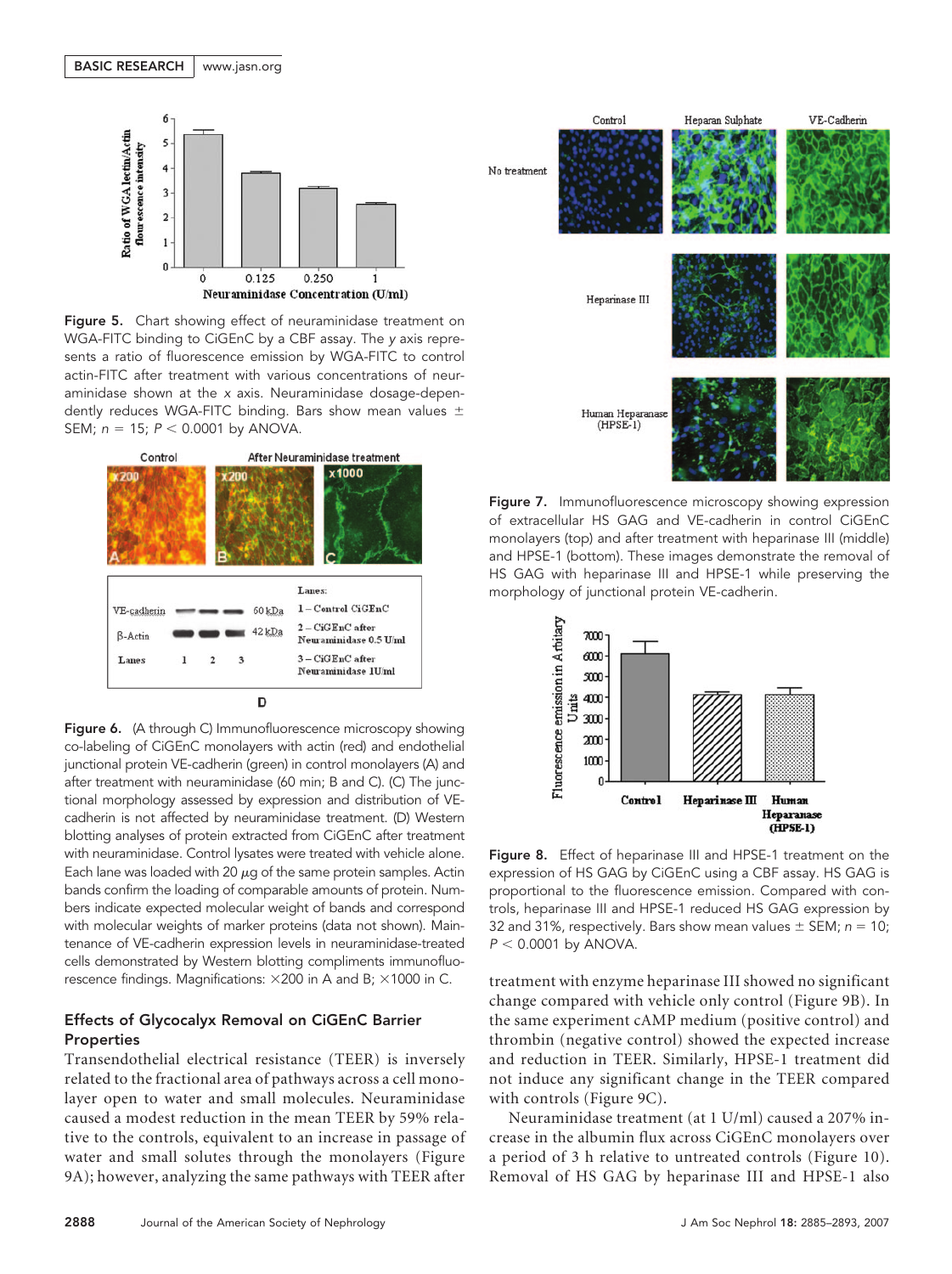

Figure 9. Effect of enzyme treatments on TEER of CiGEnC monolayers over time. (A) After neuraminidase (1 U/ml). Points represent means  $\pm$  SEM;  $n = 4$ ;  $P < 0.005$  for the effect of treatment by repeated measures (rm) ANOVA. (B) After heparinase III (1 U/ml), vehicle only control, cAMP medium as a positive control, and thrombin (1 U/ml) as a negative control for the same period of time. Points represent means  $\pm$  SEM;  $n = 4$ ;  $P < 0.005$  by rm ANOVA. Post *hoc* comparisons (Bonferroni) cAMP *versus* control and thrombin *versus* control both  $P < 0.005$ , heparinase III

*versus* control and others NS. (C) After HPSE-1 (500 ng/ml). Points represent means  $\pm$  SEM;  $n = 4$ ;  $P = 0.186$  for the effect of treatment by rm ANOVA. Neuraminidase reduced TEER by 59% relative to the control; however, heparinase III and HPSE-1 treatments showed no change compared with controls.



Figure 10. Effect of neuraminidase (0.5 and 1 U/ml) on the flux of albumin across CiGEnC monolayers over time. Each point represents mean  $\pm$  SEM;  $n = 10$ ;  $P < 0.0005$  by rm ANOVA. Post *hoc* comparisons (Bonferroni): Neuraminidase 1.0 U/ml *versus* control  $P < 0.05$  but others NS.

increased albumin flux 40 and 39%, respectively, over 3 h (Figure 11). The effects of neuraminidase and heparinase III on measures on GEnC barrier properties (TEER and FITC-BSA) were similar when performed in the presence of 100 ng/ml VEGF (data not shown).



Figure 11. Effect of heparinase III (1 U/ml) and HPSE-1 (500 ng/ml) on albumin flux across CiGEnC monolayers over time in separate experiments. Each point represents mean  $\pm$  SEM; *n* = 12; *P* 0.0005 by rm ANOVA. *Post hoc* comparisons (Bonferroni): Heparinase III *versus* control and HPSE-1 *versus* control  $P < 0.005$ for both experiments.

#### **DISCUSSION**

In this study, we provide evidence that structural alteration of human GEnC glycocalyx can have functional consequences for the passage of albumin. Furthermore and more interesting, specific degradation of HS GAG with recombinant HPSE-1 (known to be upregulated in some proteinuric disease states) also leads to an increased flux of albumin across the monolayer. In addition to being consistent with evidence from animal studies, this study presents a possible alternative mechanism of glomerular barrier dysfunction in renal disease.

The presence of glycocalyx on CiGEnC was confirmed by TEM and the lectin-binding experiments. Our findings of a glycocalyx thickness of 200 nm are consistent with estimates in published work on GEnC*in vivo*<sup>35</sup> and other endothelia *in vitro*. 13The binding preferences of WGA lectin also indicate the predominance of sialic acid–rich glycoproteins and GAG chains in CiGEnC glycocalyx. Our Western blotting results confirm that nonproliferating CiGEnC express PG core proteins at levels comparable to primary culture GEnC and similar to the description in a recent publication.<sup>23</sup> In light of our results, it is plausible that the PG core protein perlecan present in the subendothelial (*lamina rara interna*) GBM24 is produced by the GEnC, potentially also contributing to the anionic charge of GBM. This could also account for the loss of anionic charge (as a contributor to the onset of albuminuria) reported in conditions such as diabetes,<sup>36</sup> in which both generalized endothelial dysfunction and loss of perlecan in the GBM (perhaps also in glycocalyx) are early features.<sup>36,37</sup> Expression of HS GAG by CiGEnC suggests their potential of regulating interactions with the neighboring cells *via* the extracellular matrix. The method used to disrupt the glycocalyx using enzymes was based on two specific aims: First, in the case of neuraminidase, to remove the majority of the glycocalyx without disturbing the integrity of the cellmonolayer, and, second,with heparinase III and recombinant HPSE-1, to degrade a specific constituent of glycocalyx (HS GAG, implicated in renal pathology).

The marked reduction of WGA binding after neuraminidase treatment suggests that sialic acid is a major constituent of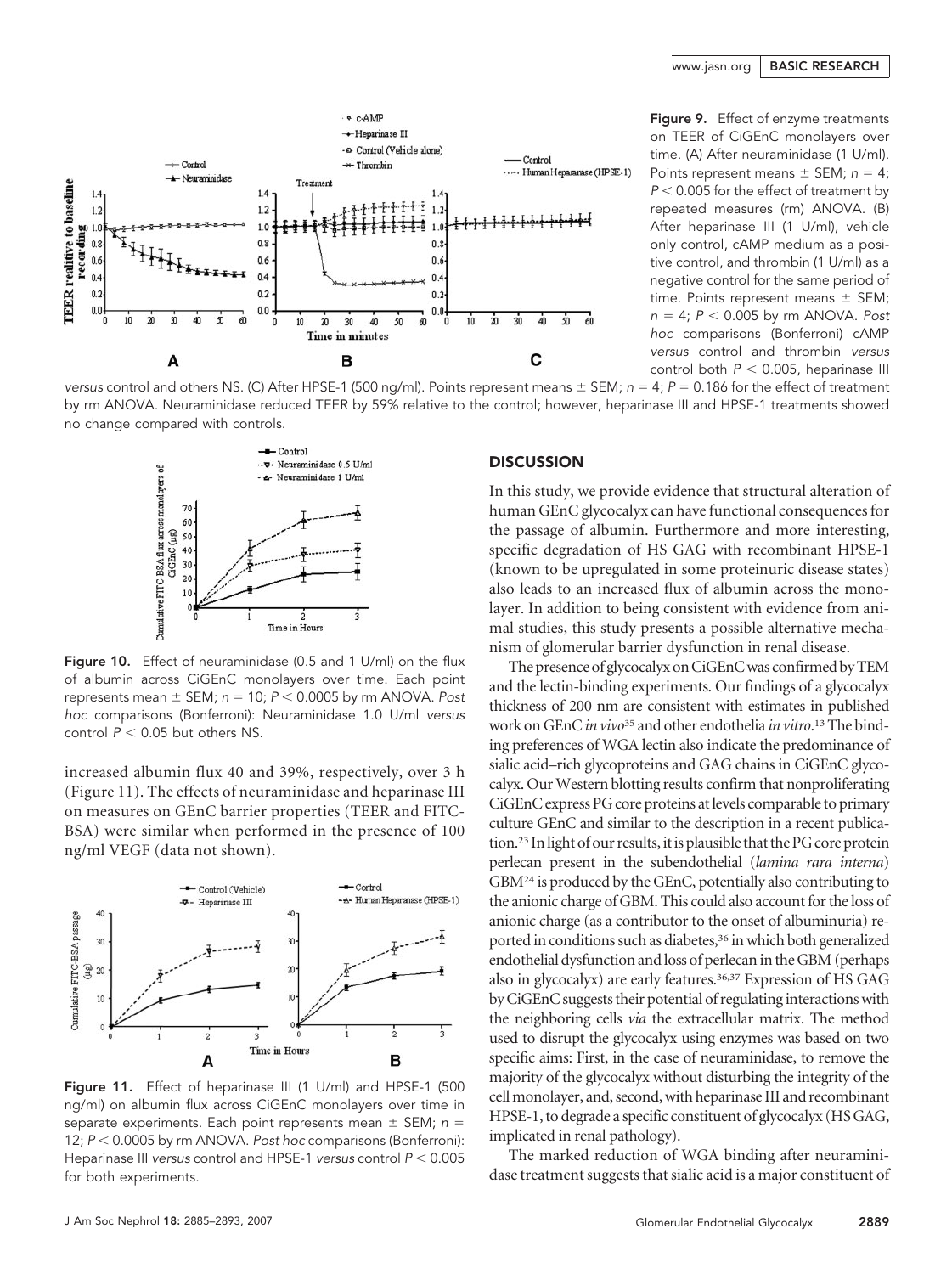the sugar moieties present in CiGEnC glycocalyx. This was previously reported in GEnC and is also consistent with the reports from other microvascular beds.13,38,39 Compared with neuraminidase, as expected, heparinase III treatment caused only a small reduction in WGA labeling; however, a specific antibody to HS GAG demonstrated a marked reduction in its expression, confirming the activity of the enzyme.

HPSE-1 has a different mechanism of action compared with heparinase III and cleaves HS GAG into larger fragments of 5 to 7 kD through a different cleavage site compared with the latter.<sup>40</sup> It is synthesized as a 65-kD latent enzyme that subsequently undergoes proteolytic cleavage, yielding a 50- and an 8-kD active heterodimer.41 Lysosomes are the main storage site of active HPSE-1 because their acidic milieu (pH 5 to 6.5) is best suited to preserve its maximal activity. In addition to its intracellular housekeeping role in HS metabolism, active HPSE-1 is known to be transported by endosomes to the plasma membrane and extracellular space.<sup>42</sup> The recombinant HPSE-1 used in our study possessed maximal activity at pH 5 with a significant activity observed at pH 6.43 The greater activity in an acidic milieu suggests that the majority of the HPSE-1 activity is intracellular, affecting the turnover of HS GAG, which could potentially lead to changes in both GEnC glycocalyx and GBM. This would also be consistent with the observations of high HPSE-1 activity coupled with loss of glomerular HS GAG in models of experimental diabetic nephropathy.44

TEER is used as an indicator of the pathways across a cell layer open to water and small molecules. The cAMP medium and thrombin provided good controls, demonstrating the ability of this system to detect changes in ion flux across CiGEnC monolayers. Our results show that removal of the majority of the glycocalyx by neuraminidase has a significant effect on both the passage of water and small solutes (as measured by TEER) and albumin flux; however, removal of HS GAG alone (using heparinase III or recombinant HPSE-1) has a significant effect on the albumin flux without affecting the pathways open to water and small solutes. We further tested the validity of these observations in the presence of exogenous VEGF, at a concentration and for a length of exposure shown previously to induce fenestrations.10 The results were consistent with experiments performed in usual media, confirming the ability of the glycocalyx to contribute to protein restrictive properties of CiGEnC monolayers in a more fenestrated state as found *in vivo*.

The ability of HS GAG to restrict differentially the passage of albumin is probably due to its previously described chargeselective properties. This has been demonstrated *in vivo*, where removal of HS GAG has been shown to increase glomerular permeability to albumin.23 Here glomerular permeability was estimated in cooled isolated perfused kidneys, a technique that inhibits tubular reabsorption and proteolytic degradation of albumin; however, in a recent study on intact rats,45 removal of HS GAG by heparinase did not seem to cause proteinuria. This discrepancy could be a result of compensation of the increase in glomerular leakage by an increase in tubular reabsorption of protein (because this was not inhibited in this model). The

evidence linking excess HPSE-1 to proteinuria is strongly suggestive of the contribution of HS GAG27–30 in glomerular permselectivity; therefore, the study on intact rats<sup>45</sup> (which concluded that HS GAG in the GBM does not contribute to glomerular permselectivity) is suggestive of an important contribution from the GEnC glycocalyx.

Our results support the belief that enzyme treatments used in our experiments removed the surface glycocalyx rather than basement membrane components<sup>23</sup> because the basement membrane components were not directly exposed to enzymes. Furthermore, if the basement membrane components had been affected, then the integrity of the monolayers would have been compromised, yet, in our experiments, the monolayers seemed unchanged by phase contrast microscopy, retention of junctional morphology by VE-cadherin; therefore, the observed changes in macromolecular permeability are attributable to glycocalyx disruption rather than affects on basement membrane components

Our work confirms the presence of GEnC glycocalyx in culture, the structure of which is composed of sialic acid–rich glycoproteins and PG. The structure of this glycocalyx can be disrupted in culture by enzymes. Removal of HS GAG has a significant effect on albumin flux but not on passage of water and solutes. This finding is important for two reasons: First, it provides evidence to support the role of GEnC glycocalyx in selective permeability (restricting passage of macromolecules but allowing passage of water and small solutes); second, it suggests a mechanism by which HPSE-1 may increase permeability to macromolecules and hence contribute to the pathogenesis of proteinuria in clinical diseases. Blocking HPSE-1 in experimental disease may reduce proteinuria by preventing GEnC glycocalyx degradation instead of or as well as blocking effects on GBM. Blockade of HPSE-1 activity has therapeutic potential in a variety of glomerular diseases, particularly diabetic nephropathy, in which both proteinuria and upregulation of HPSE-1 have been described. Emerging data showing systemic loss of endothelial glycocalyx, along with increased microvascular permeability, in diabetes<sup>46</sup> both are consistent with the role of GEnC glycocalyx in glomerular permselectivity proposed here and suggest endothelial glycocalyx dysfunction as themissing common link between proteinuria and cardiovascular disease.

# CONCISE METHODS

# GEnC Culture

We used a normal human CiGEnC line as described in detail previously.10 Briefly, primary culture GEnC were exposed to separate retroviral vectors transducing a temperature-sensitive mutant of SV40 large T antigen and the catalytic subunit of human telomerase. At the permissive temperature of 33°C, the tsSV40LT transgene is activated, causing cell proliferation (without telomere shortening), whereas at 37°C, the transgene is inactivated, rendering cells nonproliferative and quiescent.

CiGEnC were used for experiments after they were maintained at the nonpermissive temperature between 5 and 7 d. In some experi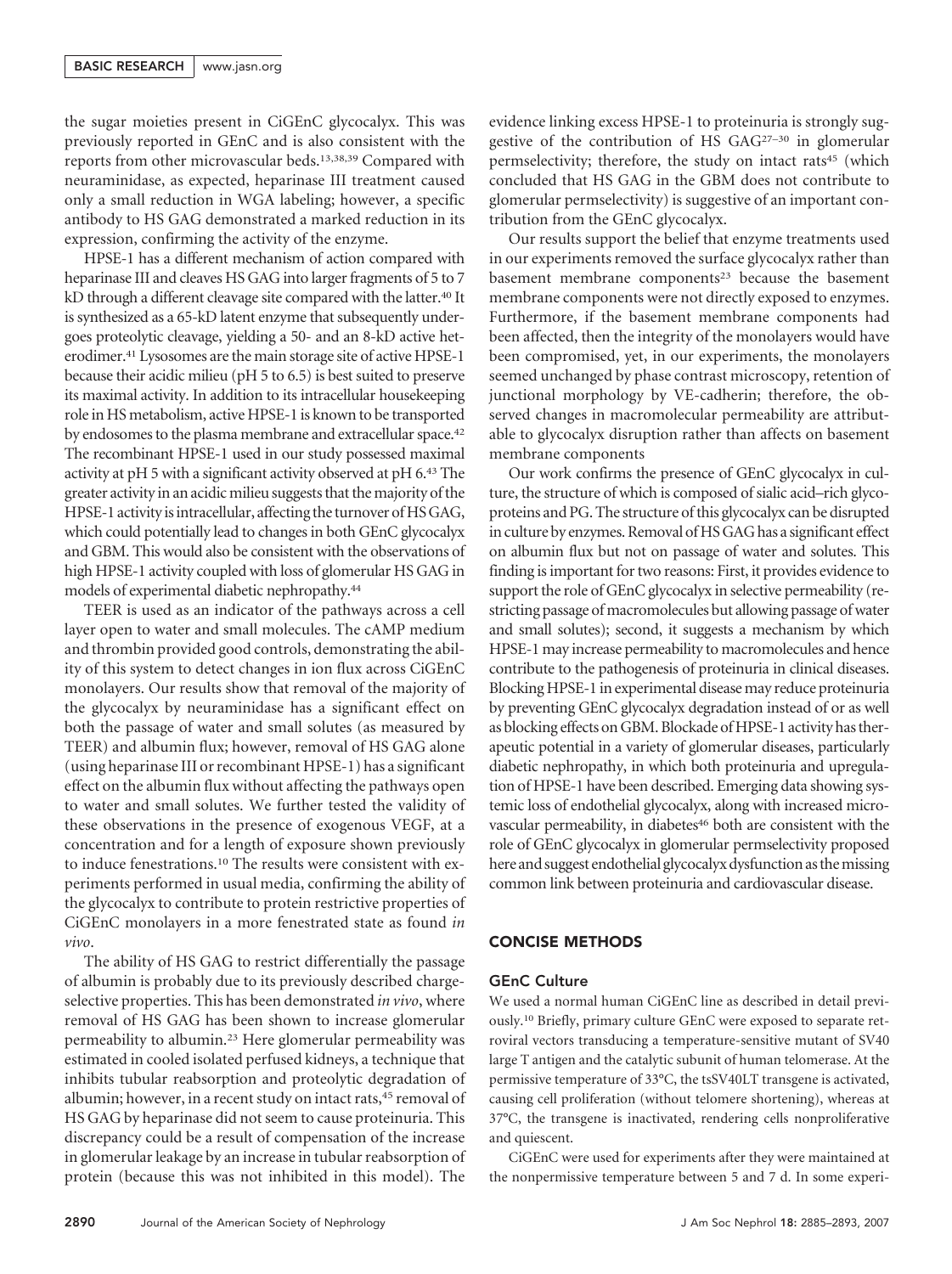ments, primary culture GEnC (Applied Cell Biology Research Institute, Kirkland, WA) were used for comparison. All GEnC were cultured in endothelial growth medium 2 microvascular (EGM2-MV; Cambrex, Wokingham, UK) containing FCS (5%) and growth factors as supplied with the exception of VEGF, unless otherwise stated. Ci podocytes were cultured in RPMI 1640 as described previously.47

# Phase Contrast Microscopy

Morphology of CiGEnC monolayers was examined by phase contrast microscopy after enzyme treatments and compared with monolayers exposed to vehicle only. All images were acquired using a digital camera (Nikon Coolpix E 4500; Nikon UK Ltd, Surrey, UK).

#### **TEM**

This technique has been described previously.48 Briefly, monolayers of CiGEnC were fixed in freshly prepared solution of 2.5% glutaraldehyde and 0.5% Alcian blue in 0.1 M cacodylate buffer (pH 7.3). After 6 h, cells were washed three times in 0.1 M cacodylate buffer at 4°C and postfixed in 1% osmium tetroxide in 0.1 M cacodylate buffer. Cells were washed again three times in cacodylate buffer and then distilled water before dehydration with ethanol. This was followed by embedding in Araldite resin. The cell layer was trimmed, and  $0.5$ - $\mu$ m survey sections were cut and stained with 1% toluidine blue in 1% aqueous borax for light microscopy. Cell-rich areas of the block were trimmed, and 50-nm-thick sections were cut and stained with 3% aqueous uranyl acetate and Reynolds lead citrate solution. Digital micrographs were taken on a Philips 100CS microscope.

#### Lectin Binding

Cells were grown to confluence on glass coverslips and fixed in 2% paraformaldehyde for 10 min and thereafter incubated with FITC-WGA (Sigma-Aldrich, St. Louis, MO) at 2 µl/ml for 30 min. WGA (from *Triticum vulgaris*) binds to sugar moieties (N-acetyl glucosamine and N-acetyl neuraminic acid) of glycoproteins present on the cell surface, the majority of which are likely to be PG constituents of glycocalyx. Nuclear staining was demonstrated using 4,6-diamidino-2-phenylindole. Coverslips were mounted in Vectashield aqueous mountant (Vector Laboratories, Peterborough, UK) and examined using a Leitz DMRB fluorescence microscope (Leica, Solms, Germany) and TCS-NT confocal laser scanning microscope (Leica Microsystems, Wetzlar, Germany).

#### Immunofluorescence

After fixation as described previously, coverslips were either incubated directly in the blocking solution (5% FCS and 0.05% Tween20 in PBS) or permeabilized in 0.3% Triton X-100 before blocking. Cells were then incubated with antibodies to HS (HepSS-1; US Biologicals, Swampscott, MA), VE-cadherin (Santa Cruz Biochemicals, Santa Cruz, CA), or von Willebrand factor (vWF; DakoCytomation, Ely, Cams, UK) or with a Texas red– conjugated phalloidin to label actin (Molecular Probes, Eugene, OR). Primary antibody binding was detected using FITC-conjugated secondary antibodies (Jackson ImmunoResearch Laboratories, West Grove, PA) except for HS (Alexa Flour 488 conjugated probe; Molecular Probes). Control cells were incubated with secondary antibodies only.

# Generation of Recombinant Human Heparanase

The active 50-/8-kD heterodimer form of HPSE-1 protein was produced in an insect cell expression system as described previously.43 Briefly, protein targeted for secretion was isolated by a one-step heparin-Sepharose chromatography procedure to give protein of >90% purity as judged by SDS-PAGE analysis. The recombinant enzyme behaved similarly to the native protein with respect to the size of HS fragments liberated on digestion, substrate cleavage specificity, and its preference for acidic pH.

#### Enzyme Treatments

Neuraminidase from *Clostridium perfringens* (EC 3.2.1.18; Sigma Aldrich) hydrolyzes the sialic acid residues of oligosaccharides and glycoproteins. Monolayers of CiGEnC were incubated in serum-free medium (SFM) with neuraminidase at concentrations from 0.125 to 1 U/ml for 60 min at 37°C. Controls were incubated in SFM alone under the same conditions.

Heparinase III from *Flavobacterium heparinum* (EC 4.2.2.8; Sigma Aldrich) cleaves HS GAG. Monolayers were incubated with concentrations ranging from 0.20 to 1 U/ml in SFM at 37°C for 4 h. Controls were incubated in SFM alone under the same conditions.

For some experiments, both control and test monolayers were cultured in 100 ng/ml recombinant human VEGF (VEGF- $A_{165}$ ; R&D Systems, Minneapolis, MN) for 24 h before enzyme treatments with neuraminidase and heparinase III. Using the previously mentioned protocol, we previously showed that VEGF increases the number of fenestrations expressed by CiGEnC.10

HPSE-1 cleaves HS GAG into larger fragments and was used at 200 to 1000 ng/ml in SFM pH 6.0 over 4 h. The control cells were incubated with SFM at pH 6. The optimal pH of incubation buffer (SFM) was determined by a set of preliminary experiments (data not shown), aiming to preserve HPSE-1 activity but with least effect on the integrity and permeability characteristics of CiGEnC monolayers. The results of these experiments confirmed higher activity of HPSE-1 at more acidic pH (pH  $5 > 6 > 7$ ).

## Cell-Based Fluorescence Assay

A CBF assay, essentially as described previously,<sup>6</sup> was used to quantify changes in lectin binding and HS expression after treatments with neuraminidase (0.125 to 1 U/ml) or heparinase III (1.0 U/ml) and recombinant HPSE-1 (500 ng/ml).

#### Western Blotting

CiGEnC were lysed in Laemmli sample buffer, and protein concentrations were determined (bicinchoninic acid assay; Pierce Chemical Co., Rockford, IL). Lysates of primary GEnC were used as control. Samples were separated by SDS-PAGE and were blotted onto nitrocellulose or polyvinylidene fluoride (Immobilon-P; Millipore Corp., Billerica, MA) membranes. The membranes were blocked in 5% fatfree milk before incubation with antibodies to syndecan-1, syndecan-4, perlecan (all Zymed Laboratories, San Francisco, CA), glypican-1 (Santa Cruz), versican (R&D Systems, Morrisville, NC), and actin to confirm loading of comparable amounts of protein in each lane. After incubation with horseradish peroxidase– conjugated secondary antibodies, bands were detected by using Supersignal West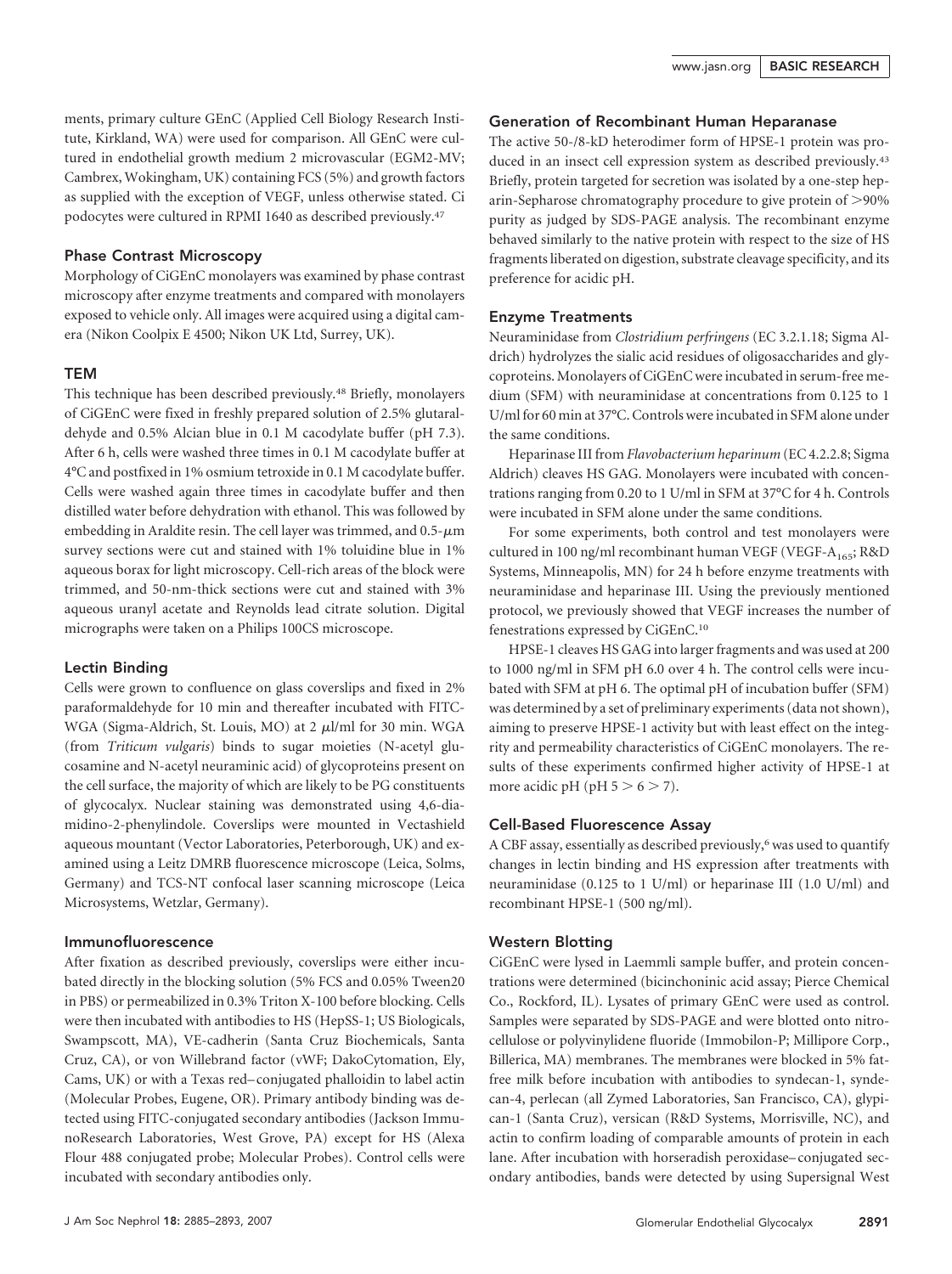Femto maximum sensitivity chemiluminescence substrate (Pierce Chemical Co.) followed by imaging using a MultiDoc-It imaging System (UVP, Upland, CA).

## Measurement of TEER

TEER was measured using an automated bioimpedance sensing system (ECIS; Applied Biophysics, Troy, NY). Compared with conventional tissue culture insert-based methods, this method has added advantages of sensitive, real-time TEER measurements in a controlled environment. The technical details of this method have been described previously.<sup>49</sup> CiGEnC were seeded at 100,000 cells/cm<sup>2</sup> in each well of the eight-well electrode slide (8W10E) supplied by the manufacturer. The base of an individual well has an array of 10 gold film electrodes that connect ECIS electronics to each of the eight wells. The resistance is reported in  $\Omega$ , and the measurement from each well, at a given time point, is an average of the recordings from 10 electrodes.

The effects of a cAMP analogue and thrombin were examined as controls for the system. Increasing cAMP decreases permeability (hence, increases TEER) as opposed to thrombin, which increases permeability (reduction in TEER) of GEnC.26 A cell membrane-permeable cAMP analogue, 8-(4-chlorophenylthio) pCPT-cAMP (Sigma), was used in combination with a cAMP-specific phosphodiesterase inhibitor, RO-20-1724 (CN Biosciences, Nottingham, UK) to elicit a maximal response. The medium in cell culture wells was replaced with SFM medium containing 20  $\mu$ M RO-20-1724 and 300  $\mu$ M pCPTcAMP (cAMP medium) or thrombin (1 U/ml) at the same time as enzyme treatments.

# Culture of CiGEnC in Tissue-Culture Inserts

Polycarbonate supports (0.4  $\mu$ m pore size, 0.5 cm<sup>2</sup> surface area) in tissue-culture inserts (1 cm diameter; Nalge Nunc Int., Rochester, NY) were seeded with CiGEnC at 100,000 cells/cm<sup>2</sup>. Inserts were placed in 24-well plates, and media were changed three times a week.

#### Measurement of Transendothelial Protein Passage

Transendothelial permeability to macromolecules was assessed by measurement of passage of FITC-labeled BSA (Sigma) across the monolayer using tissue culture inserts as described previously.6 Medium in both wells and inserts, containing CiGEnC monolayers, was replaced with SFM. After 1 h, the medium in the insert was replaced with 500  $\mu$ l of SFM containing 0.5 mg/ml FITC-labeled BSA; that in the well was replaced with 500  $\mu$ l of SFM containing 0.5 mg/ml unlabeled BSA. At 1, 2, and 3 h, 100- $\mu$ l aliquots were removed and replaced with 100  $\mu$ l of SFM containing unlabeled BSA (0.5 mg/ml). The fluorescence of the aliquots was measured as already described, and the amount of FITC-BSA passing through the monolayer was calculated by reference to a set of standard dilutions.

# Statistical Analyses

GraphPad Prism-4 statistical software package (GraphPad Software, San Diego, CA) was used for all analyses, including SEM and ANOVA.  $P < 0.05$  was taken to indicate statistical significance

# ACKNOWLEDGMENTS

A.S. is the recipient of a research training fellowship from Kidney Research UK (grant TF22/2004). S.C.S. and C.R.N. are funded by the Wellcome Trust (grant 075731) and the Richard Bright VEGF Research Fund, respectively.

Some of the data were presented in abstract form at the annual meeting of the American Society of Nephrology; November 14 through 19, 2006; San Diego, CA.

We thank Dr. Mark Jepson and Alan Leard at the MRC Cell Imaging facility, University of Bristol, and Dr. Gavin Welsh, Academic Renal Unit, University of Bristol, for assistance with confocal laser scanning microscopy.

#### **DISCLOSURES**

None.

# REFERENCES

- 1. Barisoni L, Kopp J: Update in podocyte biology: Putting one's best foot forward. *Curr Opin Nephrol Hypertens* 12: 251–258, 2003
- 2. Haraldsson B, Sorensson J: Why do we not all have proteinuria? An update of our current understanding of the glomerular barrier. *News Physiol Sci* 19: 7–10, 2004
- 3. van Setten PA, van Hinsbergh VW, van der Velden TJ, van de Kar NC, Vermeer M, Mahan JD, Assmann KJ, van den Heuvel LP, Monnens LA: Effects of TNF alpha on verocytotoxin cytotoxicity in purified human glomerular microvascular endothelial cells. *Kidney Int* 51: 1245–1256, 1997
- 4. Maynard SE, Min JY, Merchan J, Lim KH, Li J, Mondal S, Libermann TA, Morgan JP, Sellke FW, Stillman IE, Epstein FH, Sukhatme VP, Karumanchi SA: Excess placental soluble fms-like tyrosine kinase 1 (sFlt1) may contribute to endothelial dysfunction, hypertension, and proteinuria in preeclampsia. *J Clin Invest* 111: 649 – 658, 2003
- 5. Amann K, Wanner C, Ritz E: Cross-talk between the kidney and the cardiovascular system. *J Am Soc Nephrol* 17: 2112–2119, 2006
- 6. Satchell SC, Anderson KL, Mathieson PW: Angiopoietin 1 and vascular endothelial growth factor modulate human glomerular endothelial cell barrier properties. *J Am Soc Nephrol* 15: 566 –574, 2004
- 7. Eremina V, Sood M, Haigh J, Nagy A, Lajoie G, Ferrara N, Gerber HP, Kikkawa Y, Miner JH, Quaggin SE: Glomerular-specific alterations of VEGF-A expression lead to distinct congenital and acquired renal diseases. *J Clin Invest* 111: 707–716, 2003
- 8. Page C, Rose M, Yacoub M, Pigott R: Antigenic heterogeneity of vascular endothelium. *Am J Pathol* 141: 673– 683, 1992
- 9. Ghitescu L, Robert M: Diversity in unity: The biochemical composition of the endothelial cell surface varies between the vascular beds. *Microsc Res Tech* 57: 381–389, 2002
- 10. Satchell SC, Tasman CH, Singh A, Ni L, Geelen J, von Ruhland CJ, O'Hare MJ, Saleem MA, van den Heuvel LP, Mathieson PW: Conditionally immortalized human glomerular endothelial cells expressing fenestrations in response to VEGF. *Kidney Int* 69: 1633–1640, 2006
- 11. Luft JH: Fine structure of capillary and endocapillary layer as revealed by ruthenium red. *Microcirc Symp Fed Proc* 25: 1773–1783, 1966
- 12. Haldenby KA, Chappell DC, Winlove CP, Parker KH, Firth JA: Focal and regional variations in the composition of the glycocalyx of large vessel endothelium. *J Vasc Res* 31: 2–9, 1994
- 13. Pries AR, Secomb TW, Gaehtgens P: The endothelial surface layer. *Pflugers Arch* 440: 653– 666, 2000